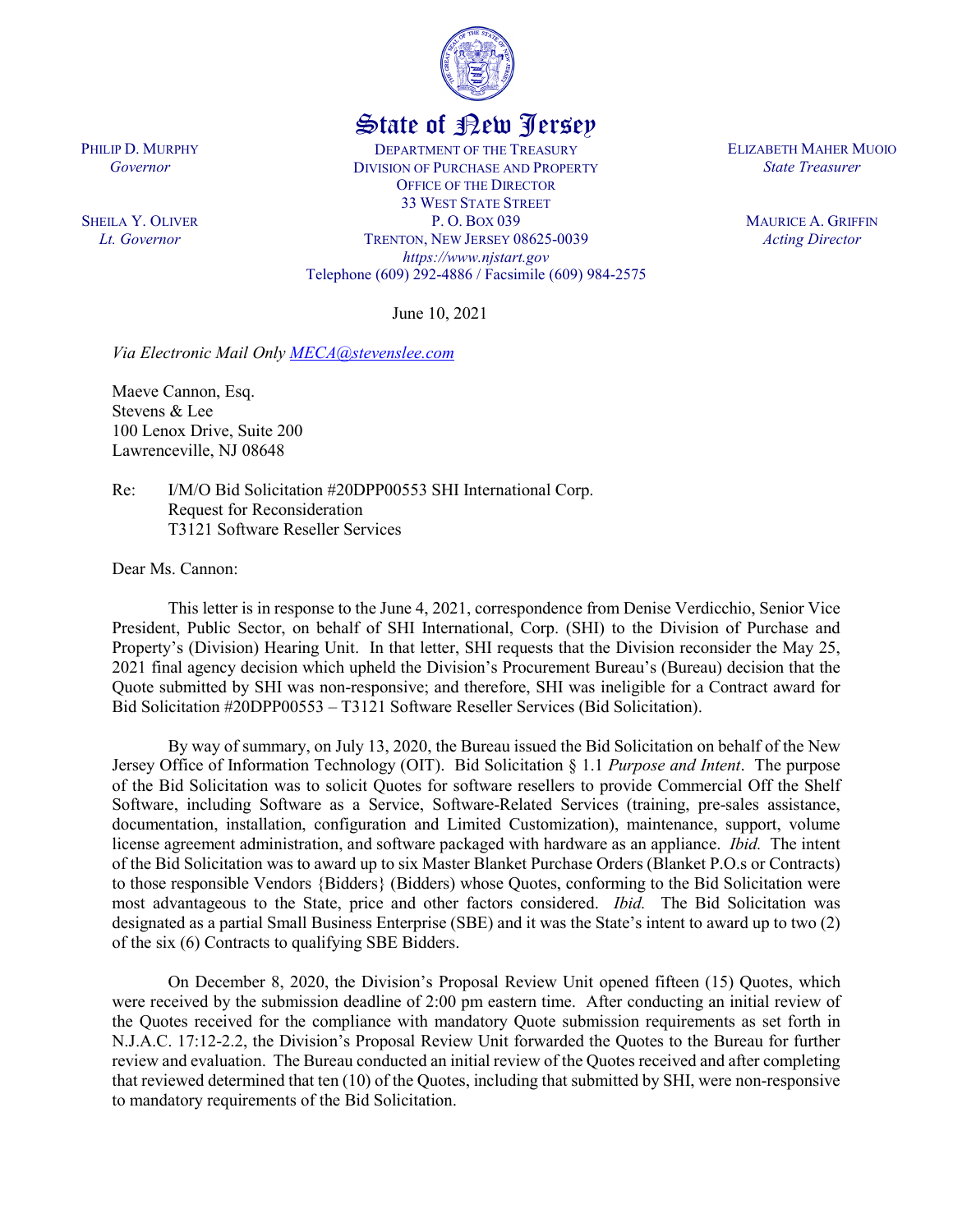Specifically, the Bureau found that the Quote submitted by SHI was non-responsive to the requirements of the Bid Solicitation because SHI submitted exceptions to the terms and conditions in the Bid Solicitation in its Quote. Specifically, SHI submitted over seven (7) pages of exceptions to the Terms and Conditions of the Bid Solicitation. With respect to the Quote submitted by SHI, the Evaluation Committee report noted:

> Such terms are material because they concern fundamental aspects of the Contract such as indemnity and termination. To the extent that the proposed terms do not conflict with the Terms of the Bid Solicitation, they are hereby rejected pursuant to Section 4.1 of the Bid Solicitation. To waive these exceptions would impact the State's assurance that the Bidder would perform the Contract as required. To waive such conflicts with the Bid Solicitation would be manifestly unfair to those Bidders who chose not to submit a Quote because they disagreed with the terms of the Bid Solicitation. Therefore, SHI's Quote is non-responsive.

[Evaluation Committee Report, pgs. 8-9.]

The remaining five (5) Quotes were forwarded to the Evaluation Committee for further review and evaluation consistent with the requirements of the Bid Solicitation Section 6.7 *Evaluation Criteria*. On March 23, 2021, the Evaluation Committee completed its report, which recommended that Contracts be awarded to CDW-Government, LLC (CDW-G); Dell Marketing L.P. (Dell); Insight Public Sector, Inc. (Insight); Softchoice Corporation (Softchoice); and, York Telecom Corporation (YorkTel). Thereafter, on March 26, 2021, the Bureau prepared the Recommendation Report, which recommended that Contracts be awarded to Dell; CDW-G; Insight; Softchoice; and, YorkTel. On April 5, 2021 the Bureau issued the NOI advising all Bidders that Contract awards would be made to Dell; CDW-G; Insight; Softchoice; and, YorkTel consistent with the March 26, 2021 Recommendation Report.

On April 19, 2021, SHI wrote to the Division's Hearing Unit protesting the Bureau's determination that its Quote was non-responsive and also protesting that other Quotes were accepted. By way of remedy, SHI requested that its Quote be reinstated and that it be awarded a Contract and that the Quotes of CDW-G, Dell, Insight, Softchoice and YorkTel be declared non-responsive. As an alternative, SHI proposed that the Bid Solicitation be cancelled and rebid.

On May 25, 2021, the Division issued its final agency decision which upheld the Bureau's determination that the Quote submitted by SHI was non-responsive and that the proposed contract awards to CDW-G, Dell, Insight and YorkTel be upheld. Reviewing SHI's proposed terms under the factors set forth by the Court in *Twp. of River Vale v. Longo Constr. Co.*, 127 N.J. Super. 207, 222 (Law Div. 1974), the Director agreed that SHI's Quote contained material deviations from the requirements of the Bid Solicitation. SHI reserved for itself, contrary to the requirements of the Bid Solicitation, the right to mandate the terms and conditions of the Bid Solicitation for its own benefit contrary to the Court's holding in *In Re Request for Proposals #17DPP00144*, 454 N.J. Super. 527, 566 (App. Div. 2018).

On June 4, 2021, SHI submitted a request for reconsideration to the Division's Hearing Unit. In that letter, SHI states:

> SHI remains steadfast in its desire to maintain transparency and to support the State of New Jersey. As both a citizen and advocate of the State, I write this letter: (1) to clarify a vital assertion erroneously made in the final decision and (2) to encourage the Division to consider a rebid of the two remaining awards. First, I am compelled to communicate a fundamental,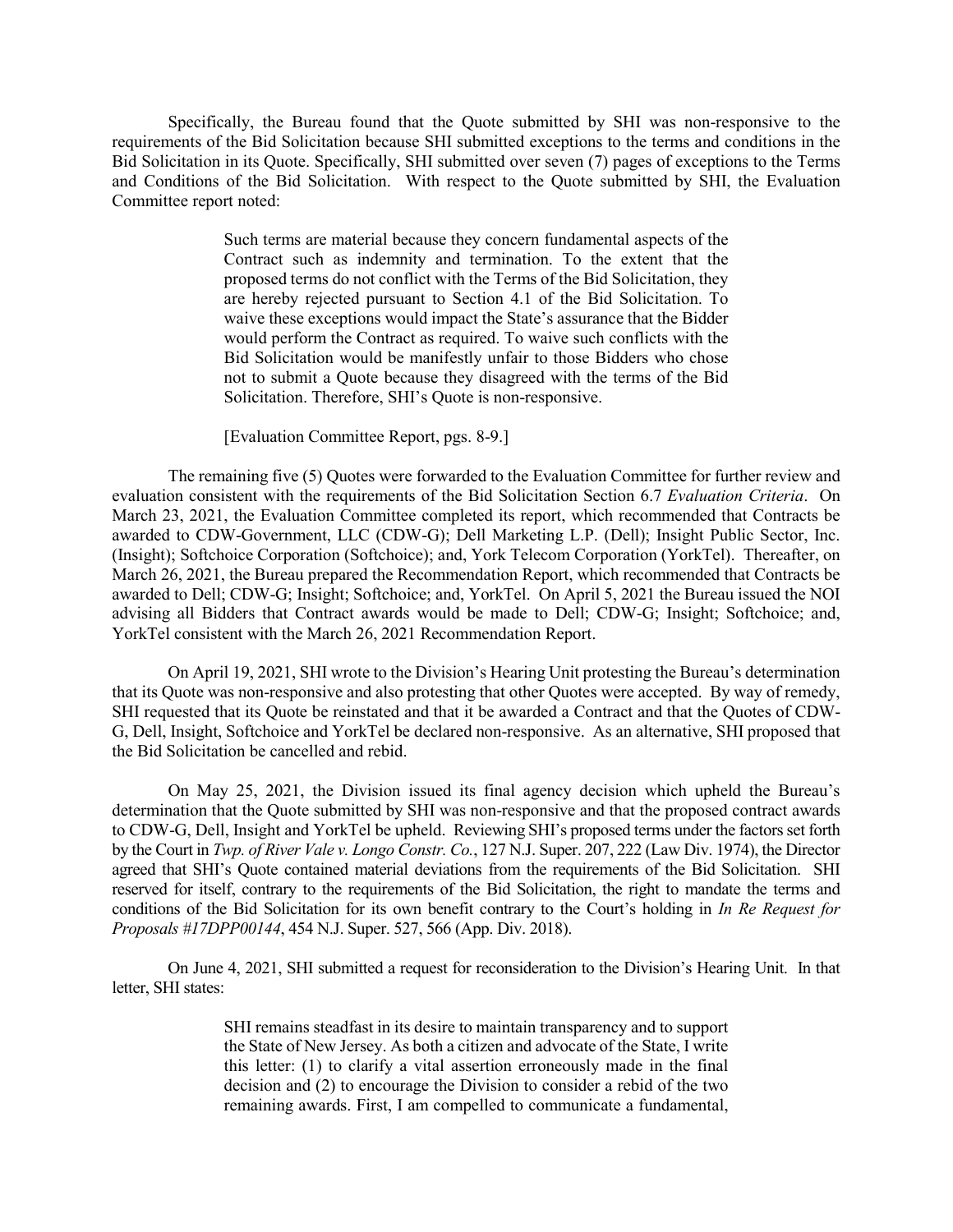clarifying point: On page 24 of 26 of your Decision, you write, "SHI reserved for itself, contrary to the requirements of the Bid Solicitation, the right to negotiate or mandate the terms and conditions of the Bid Solicitation for its own benefit." Please know, it has been a longstanding, standard practice to negotiate terms and conditions, both within the State of New Jersey and nation-wide. Objectively, this bid process was confusing for most respondents, and clear evidence of that confusion is Softchoice's decision to attempt negotiations after their award; a decision which had fateful consequences for them. We did not ask to negotiate after the fact in order to "get an advantage" or benefit unfairly; we did so because it is conventional to do so. To suggest otherwise is not reflective of SHI's intent here and previous experience.

SHI has requested that the Division reconsider the allegations of its protest and the Division's final agency decision. Reconsideration however,

> should be utilized only for those cases which fall into that narrow corridor in which either 1) the [tribunal] has expressed its decision based upon a palpably incorrect or irrational basis, or 2) it is obvious that the [tribunal] either did not consider, or failed to appreciate the significance of probative, competent evidence. . . .

> Alternatively, if a litigant wishes to bring new or additional information to the [tribunal's] attention which it could not have provided on the first application, the [tribunal] should, in the interest of justice (and in the exercise of sound discretion), consider the evidence. Nevertheless, motion practice must come to an end at some point, and if repetitive bites at the apple are allowed, the core will swiftly sour. Thus, the [tribunal] must be sensitive and scrupulous in its analysis of the issues in a motion for reconsideration.

> [*Cummings v. Bahr*, 295 N.J. Super. 374, 384 (App. Div. 1996), citing, *D'Atria v. D'Atria*, N.J. Super. 392, 402-402 (Ch. Div. 1990).]

In requesting reconsideration, SHI has not brought to light any new or additional information which was not included in its original protest. Rather, SHI simply disagrees with the Division's decision, and asks that the Division reconsider the decision based upon the same information and arguments presented in the original protest. While SHI may not be entitled to reconsideration under the law, for the sake of completeness I will address the request here. [1](#page-2-0)

In consideration of SHI's request for reconsideration, I have reviewed the record of this procurement including the Bid Solicitation, the Quotes received and SHI's protest, the Evaluation Committee Report, the Bureau's Recommendation Report, the relevant statutes, regulations, case law. For the reasons set forth herein, I uphold the May 25, 2021, final agency decision do not find reason to issue a supplemental procurement at this time.

l

<span id="page-2-0"></span><sup>&</sup>lt;sup>1</sup> The Division's governing regulations do not contemplate requests for reconsideration. Rather, upon issuance of the final agency decision, the appropriate course of action would be to file an appeal with the Superior Court Appellate Division. N.J.A.C. 17:12-3.1 (b).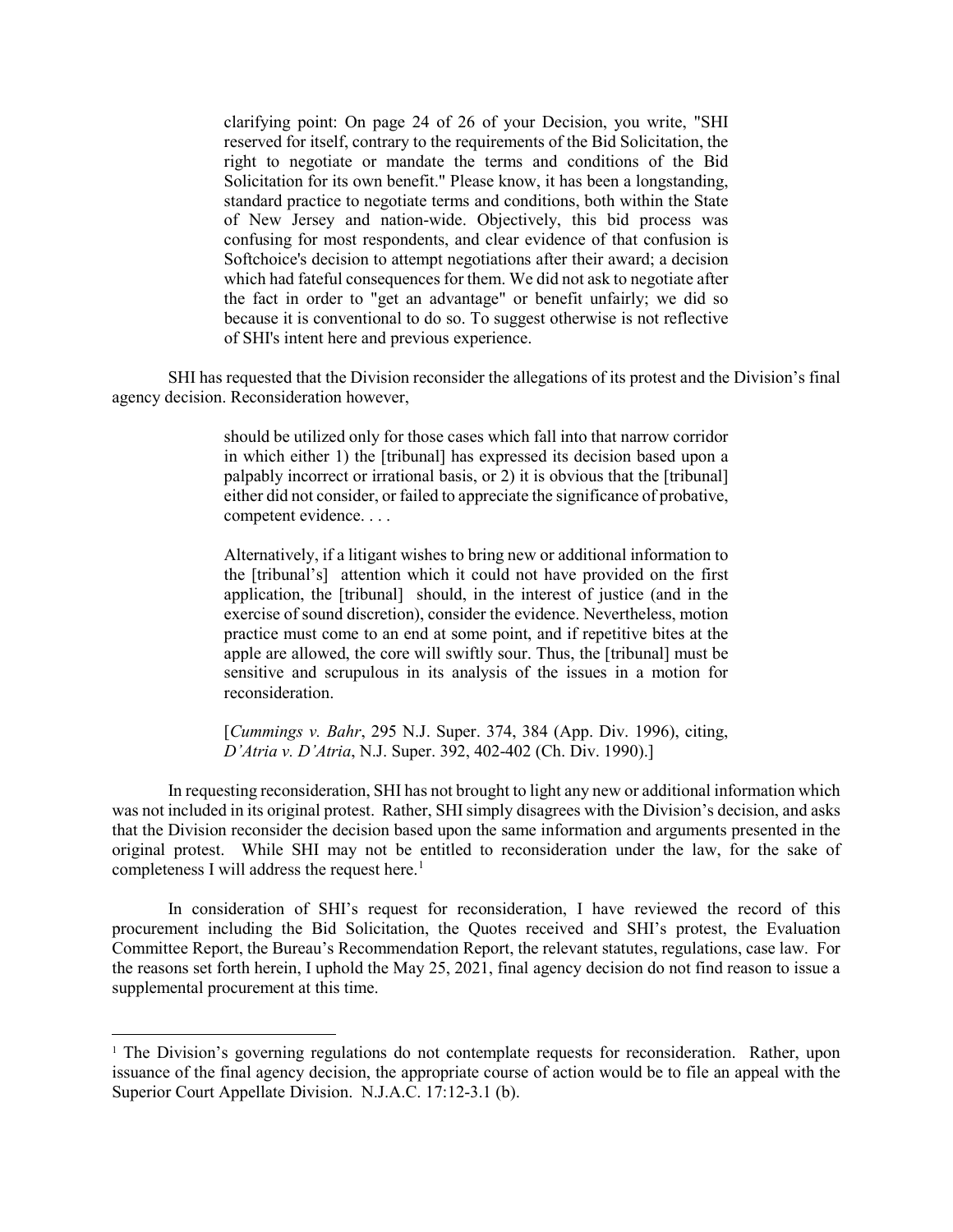First, SHI claims that the May 25, 2021, final agency decision erroneously stated that "SHI reserved for itself, contrary to the requirements of the Bid Solicitation, the right to negotiate or mandate the terms and conditions of the Bid Solicitation for its own benefit, leaving it with "the option, after all bids are opened, to decline the contract." *In Re Request for Proposals #17DPP00144*, 454 N.J. Super. 527, 566 (App. Div. 2018)." In support of its position, SHI states that it proposed terms for negotiation within its Quote because "it has been a longstanding, standard practice to negotiate terms and conditions, both within the State of New Jersey and nation-wide." Unfortunately, SHI has confused the various contracting vehicles that the Division may use.

With respect to those contracts advertised, evaluated and awarded by the New Jersey, the Procurement Bureau must ensure that all Bidders, when creating and submitting Quotes, are aware of the terms and conditions of the contract such that they are all on a level playing field and that no one Bidder is placed in a position of advantage over another. The New Jersey Courts have long recognized that the purpose of the public bidding process is to "secure for the public the benefits of unfettered competition." *Meadowbrook Carting Co. v. Borough of Island Heights*, 138 N.J. 307, 313 (1994). To that end, the "public bidding statutes exist for the benefit of the taxpayers, not bidders, and should be construed with sole reference to the public good." *Borough of Princeton v. Board of Chosen Freeholders*, 169 N.J. 135, 159- 60 (1997). The objective of New Jersey's statutory procurement scheme is "to guard against favoritism, improvidence, extravagance and corruption; their aim is to secure for the public the benefits of unfettered competition." *Barrick v. State of New Jersey*, 218 N.J. 247, 258 (2014) (citing, *Keyes Martin & Co. v. Dir. of Div. of Purchase and Prop.*, 99 N.J. 244, 256 (1985)). Further, the Court in *Barrick* held

> Although broad, the grant of discretion to the Director to administer the public bidding process is not limitless. In line with the policy goal of thwarting favoritism, improvidence, extravagance, and corruption, the Division may not award a contract to a bidder whose proposal deviates materially from the RFP's requirements. Deviations from material specifications risk transgressing the duty to avoid favoritism, corruption, and the like. Requiring adherence to material specifications maintains a level playing field for all bidders competing for a public contract. Thus, requirements that are material to an RFP are non-waivable; the winning bidder's proposal must comply with all material specifications.

[*Barrick*, *supra*, 218 N.J. at 258-59, internal citations omitted.]

For that reason, the Division's governing regulations mandate stringent enforcement to maintain the equal footing of all Bidders and to ensure the integrity of the State's bidding process. Notably, "a proposal that is not…responsive to the material requirements of the [Bid] shall not be eligible for further consideration for award of contract, and the bidder offering said proposal shall receive notice of the rejection of its proposal." N.J.A.C. 17:12-2.7(c).

SHI states that standard procurement process discussed above differed from its historical experience with the State where it was able to negotiate terms and condition with the State. I recognize that SHI is a current vendor on the State's M4002 – NAPSO ValuePoint Cloud Solutions contract and was a vendor on M0003, the prior Software Reseller contract. In both instances, the State joined a cooperative contract which was competitively bid and awarded by the State of Utah or the State of Massachusetts respectively. In joining those State's contracts, to the extent that the New Jersey's procurement requirements and contracting needs differed from that of Utah's or Massachusetts', New Jersey had the ability to negotiate certain contract terms, in fact the solicitation issued by the State of Utah for the cloud solutions, contemplated negotiations stating: